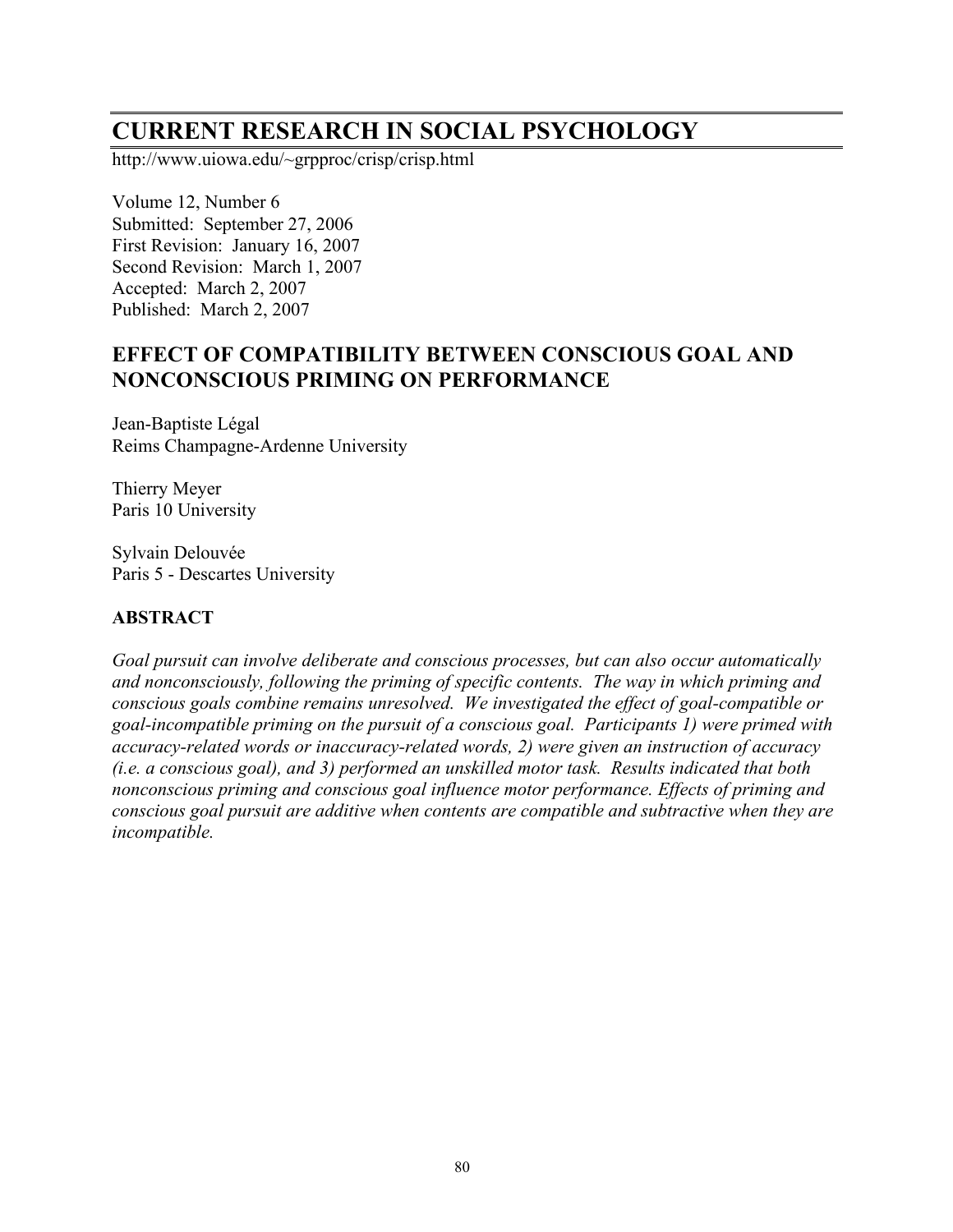## **INTRODUCTION**

Goal pursuit can involve deliberate and conscious processes but can also occur outside of awareness, intent and control (Chartrand & Bargh, 1996; Bargh, Gollwitzer, Lee-Chai, Barndollar & Trötschel, 2001; Shah & Kruglanski, 2002). Thus, goal pursuit can be influenced or triggered by a conscious act of will as well as external and nonconscious factors. This paper aims to explore the interplay between nonconscious goal-compatible or goal-incompatible priming and a conscious (i.e., explicitly assigned) goal in the case of a motor performance task.

## **Nonconscious Goal Activation and Pursuit**

Knowledge structures (e.g., schemas, stereotypes, traits) stored in memory can be activated automatically and significantly change behavior (see Dijksterhuis & Bargh, 2001 for a review). Like other knowledge structures, goals can also be automatically activated (Bargh, 1990; Chartrand & Bargh, 2002; Kruglanski, Shah, Fishbach, Friedman, Chun, & Sleeth-Keppler, 2002). Evidences indicate that priming words or concepts highly related to a specific goal can in turn nonconsciously activate this goal in memory (e.g., Chartrand & Bargh, 1996). Thus, for instance, priming words such as "succeed, win, compete, etc." activates the goal of performing well (Bargh et al., 2001). Once activated, either consciously or nonconsciously, goals operate effectively and "guide a person's goal-relevant cognition, affect, and behavior from that point on" (Bargh et al*.*, 2001; p. 1015). A growing number of studies indicate that using goal priming and explicitly given instructions produce similar outcomes and influence a broad range of behaviors (e.g., judgment, Fitzsimons, & Bargh, 2003; anagram resolution, Shah & Kruglanski, 2002; memory performance, Chartrand & Bargh, 1996; voice intensity, Aarts & Dijksterhuis, 2003). However, an important issue remains unclear: how do nonconsciously activated contents and conscious goals interplay? Do they contribute additively or non-additively to performance?

#### **Competition Between Nonconscious Priming and Conscious Goals**

When people, at a given moment, encounter conscious conflicting goals, they generally solve the conflict by consciously and willingly arranging the goals according to a hierarchy (Emmons, King, & Sheldon, 1993). They select a primary goal on the basis of motivational factors or of the characteristics of the goals. When a goal is subjectively important, specific in its definition or challenging, it leads to commitment, involvement and high performance (Locke & Latham, 1990). In sum, in the case of conscious goals conflict, the goal selection process relies on conscious and deliberate factors. But, what happens when a conscious goal is conflicting with nonconsciously activated cognitions? Few studies have explored experimentally the interplay between nonconscious priming and conscious goal pursuit. Moreover, these studies provide contradictory results.

MacRae and Johnston (1998) observed that nonconscious priming effects disappeared when people have an intentional goal. In their study, in the absence of a competitive conscious goal, participants primed with words related to helpfulness displayed more helping behavior (i.e., picked up items dropped by the experimenter) than non-primed participants. However, when participants had a competing goal in mind (they were late for the next experimental session),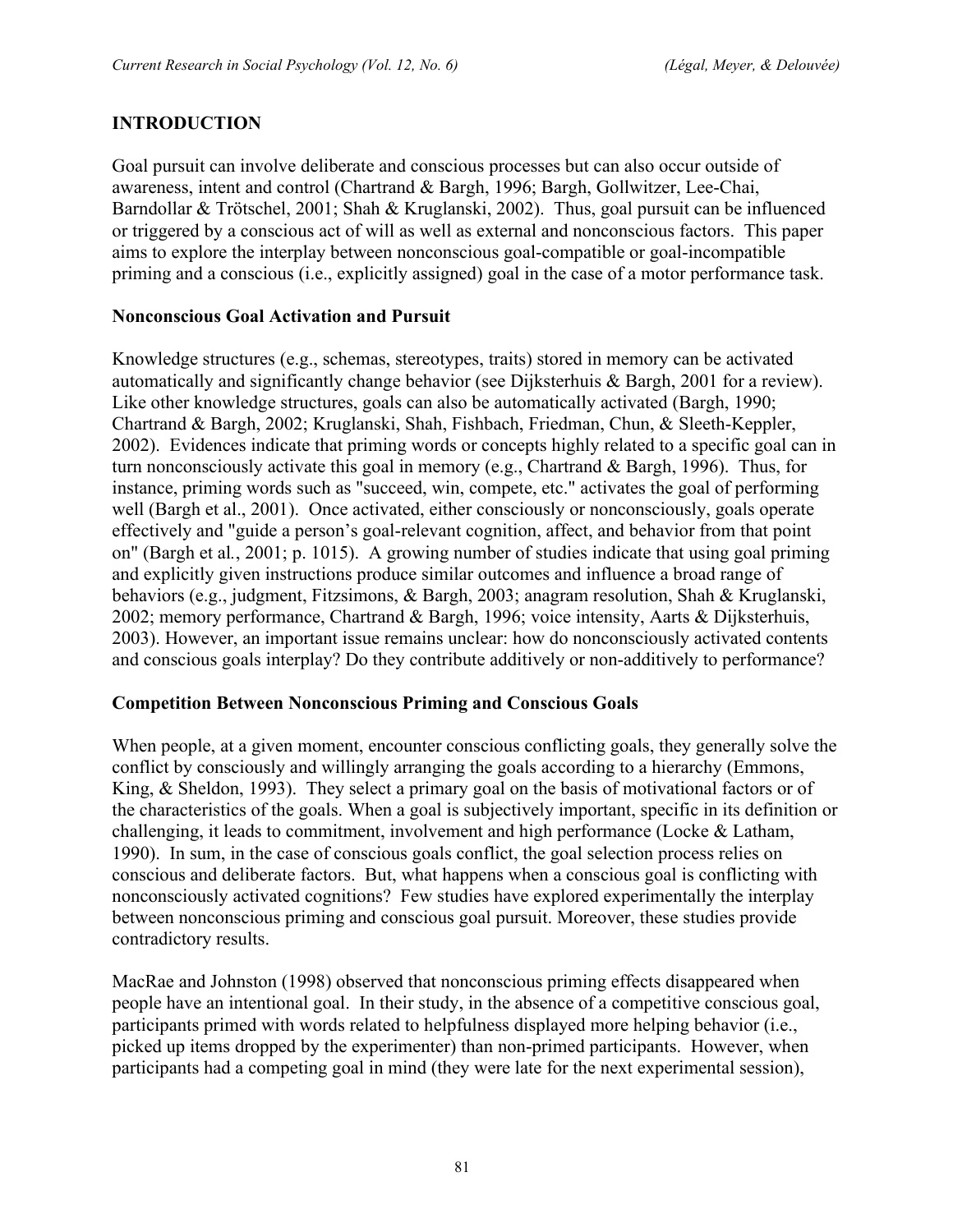priming effects disappeared. So, priming effects were eliminated in presence of a competing conscious goal.

Other results indicated that conscious goal pursuit does not systematically eliminate nonconscious goal pursuit or goal-related priming. For instance, Bargh et al*.* (2001; Exp. 2) observed that participants were more cooperative when they had been previously primed with words related to "cooperation" either in presence or in absence of an assigned cooperation goal. Interestingly, when cooperation was activated both nonconsciously (through priming) and consciously (through assigned instructions), the result pattern was additive.

Kruglanski et al. (2002) also explored the interplay between priming and conscious goal pursuit in the framework of their Theory of Goals Systems (Kruglanski et al., 2002). More specifically, they observed that while a conscious goal is pursued, the accessibility of an alternative primed goal undermined persistence and performance in a task. This effect was greater when the two goals were perceived as unrelated than possibly related.

In Bargh et al. (2001) the interplay between nonconscious priming and conscious goals concerned primes and goals that were similar in terms of contents, that is highly compatible. Conversely, in MacRae and Johnston (1998), as well as in Shah and Kruglanski (2002), nonconsciously primed content and conscious goal's content were not only incompatible but also clearly referred to different objectives. It suggests that the interplay between nonconscious priming and conscious goals depends on the compatibility between the primed content and the conscious goal. When the nonconsciously activated content is compatible with the conscious goal (Bargh et al., 2001), the priming effect seems to add to the effect of the conscious goal. Conversely, when the primed content is incompatible (MacRae & Johnston, 1998), the conscious goal seems to override or eliminate the influence of priming.

#### **Present Study**

How can nonconscious priming and conscious goal pursuit be combined as a function of their compatibility? What happens when conscious goal and primed contents refer to the two extremes of a same continuum and are applicable to the same task? Our study was an attempt to test the interplay between conscious goal pursuit and compatible or incompatible nonconscious priming in the case of an unskilled motor task. We also aimed to explore the effects of a manipulation of the conscious goal's characteristics on the outcome of this interplay. Indeed, depending on its characteristics, a conscious goal is perceived as more or less important or salient and, consequently, is more or less efficiently pursued (Locke & Latham, 1990). Thus, manipulating conscious goal's characteristics, such as the level of specificity of the instructions, was a way of strengthening the conscious goal and, consequently, experimentally increasing or decreasing the compatibility or incompatibility between this goal and the previously primed content.

We assumed that the outcome of the interplay between nonconscious priming and conscious goal pursuit depends on their compatibility. Depending on whether compatibility between the conscious goal and the primed content is high or low, different patterns of means, strategies and response programs (corresponding to the nonconscious priming and to the conscious goal)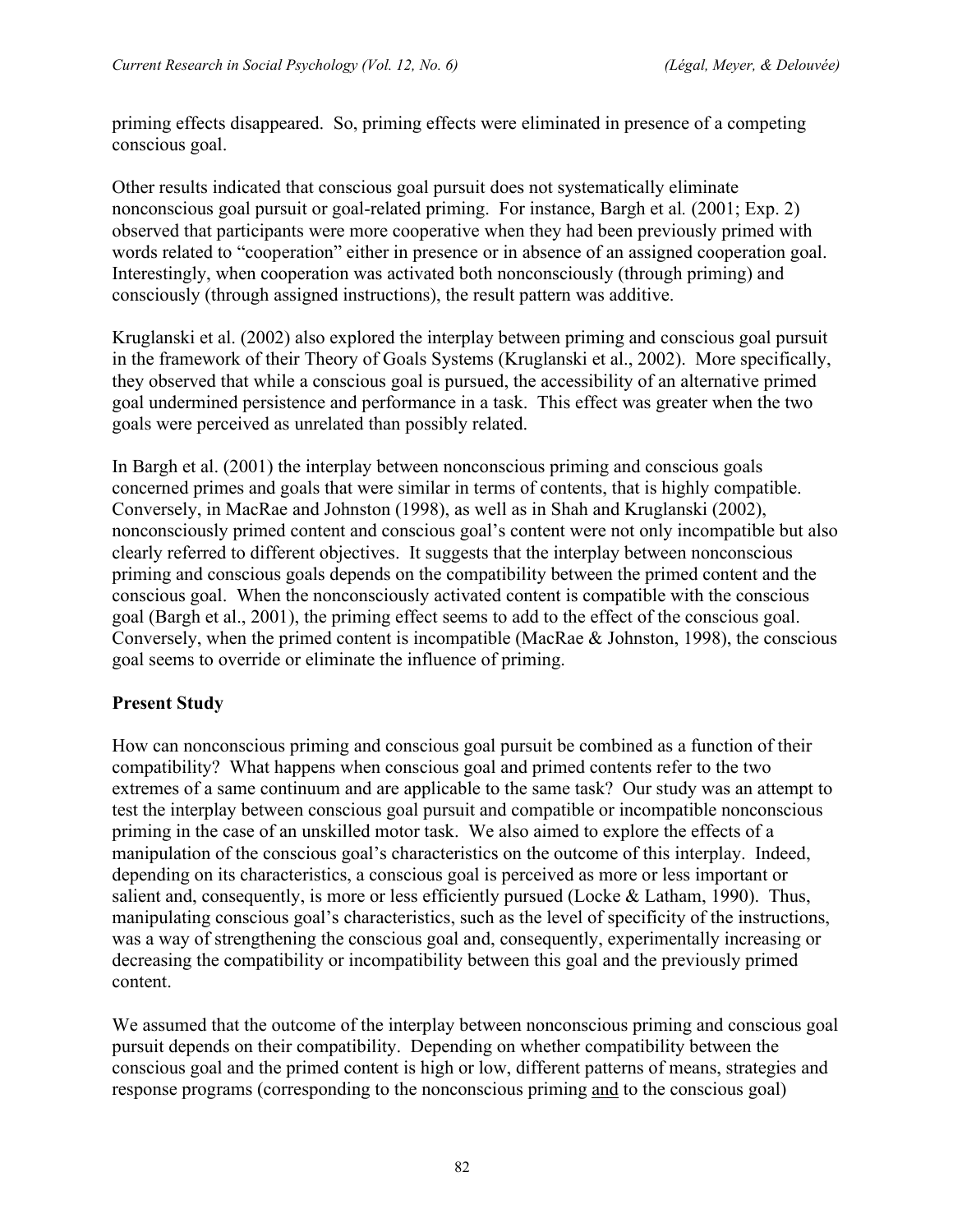should be activated. Depending on the degree of matching, the pursuit of a conscious goal should be facilitated or impeded by a compatible or incompatible primed content. When priming and goal are compatible, the pursuit of the conscious goal should be facilitated by the priming and the effects of priming and conscious goal should be added to each other (see Bargh et al., 2001; Exp. 2). When priming and goal are incompatible, two hypotheses compete. The first assumes that incompatible priming and conscious goal cannot coexist. In other words, conscious goal pursuit should eliminate priming effects (see MacRae & Johnston, 1998). The second hypothesis assumes that primed content and conscious goals are processed in a relatively independent manner. In this case, the effect of nonconscious priming should decrease (but not necessarily disappear) in the presence of an incompatible conscious goal. So, we would expect to find main effects of priming and conscious goals, but not an interaction between the two.

## **METHOD**

#### **An Unskilled Motor Task: The Wire Game**

#### *Principles and Characteristics*

The aim of the "wire game" is to move a ring along a wire avoiding contact between the ring and the wire. This task requires a high level of motor control as well as good hand-eye coordination. The apparatus featured a wire, 115 cm long and 2.5 mm in diameter. The ring was 1.2 cm in diameter. The wire was twisted into a shape that provided a real challenge in terms of difficulty.

#### *Pre-Experiment*

We ran a pre-experiment to: 1) test the instructions concerning the manipulation of the specificity of the conscious accuracy goals and 2) test the task and provide a standard level of performance. Thirty-three right-handed students participated in the pre-experiment. They were randomly assigned to one of three conditions. In the first condition, they performed the task with a high level of focus on accuracy (high specificity). In the second condition, participants applied an intermediate level of focus on accuracy (moderate specificity). Finally, in the third condition, participants were only informed that they had to move the ring along the wire (low specificity). We measured the number of times the ring touched the wire and the time to complete the task.

We performed a one-way ANOVA to assess the effect of the conscious accuracy goal specificity (high, moderate, low) on dependent measures. The mean of the contact made between the ring and the wire was lower when the requested level of accuracy was high  $(M = 11.00)$  than when it was moderate ( $M = 14.54$ ) or low ( $M = 24.18$ ),  $F(2, 32) = 12.46$ ,  $p < .001$ . The manipulated factor also yielded a main effect on the time spent performing the task,  $F(2, 32) = 6.68$ ,  $p < .004$ . Participants spent more time when the specificity of the accuracy goal was high ( $M = 66.10$  s) than when it was moderate  $(M = 52.09 \text{ s})$  or low  $(M = 32.10 \text{ s})$ .

#### **Participants and Design**

The between subjects factorial design crossed 2 nonconscious priming (accuracy vs*.* inaccuracy) by 3 conscious accuracy goal specificity (high, moderate, low). Sixty-six right-handed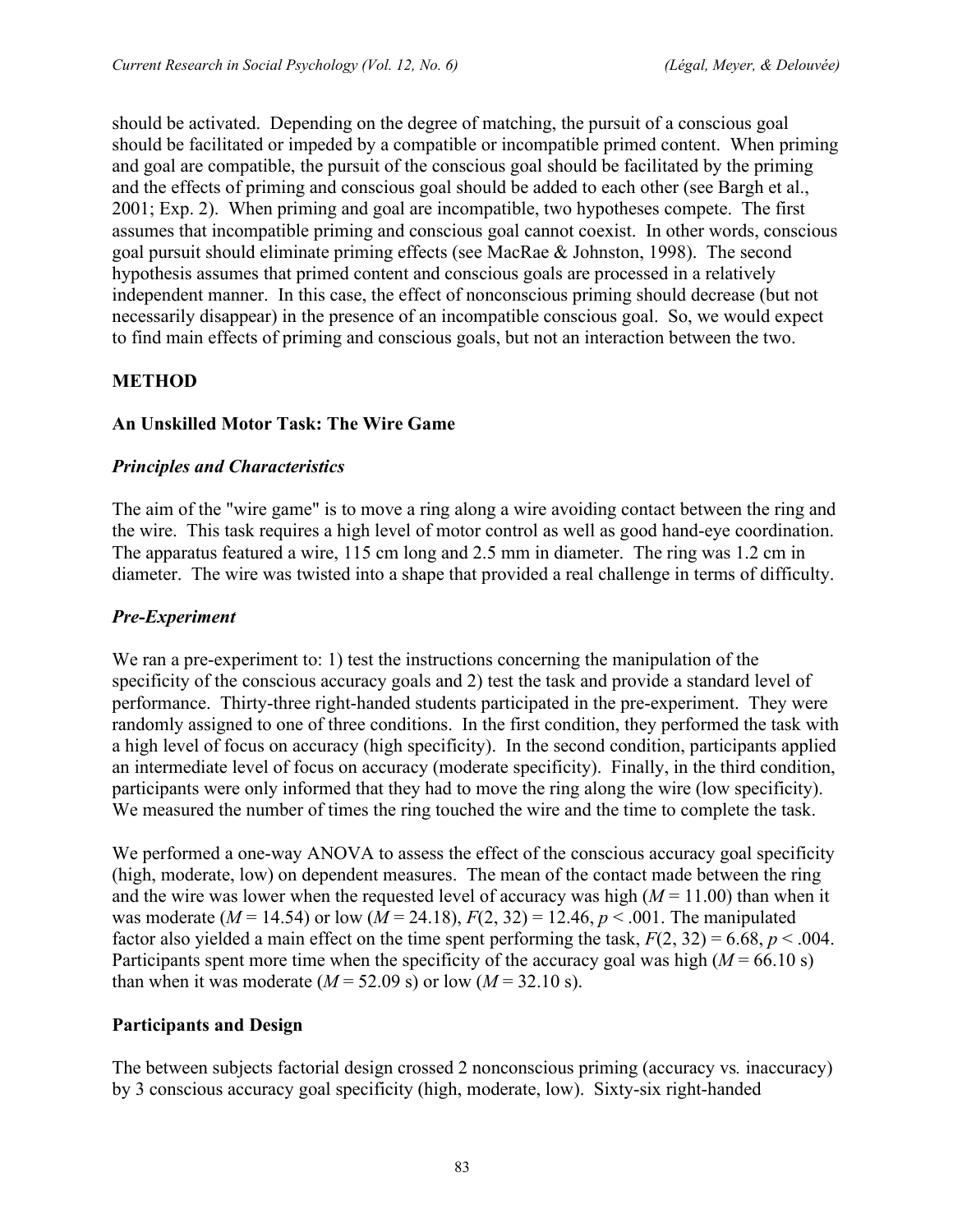undergraduates (10 men, 56 women; mean age 20.6 years), unskilled in the task, participated in the experiment. Their participation was volunteered and they did not receive credits or money in return. Gender effects, found to be non significant, will not be discussed.

## **Materials**

#### *Nonconscious Priming*

We used a Scrambled Sentence Task as the priming manipulation (e.g., Chartrand & Bargh, 1996; Srull & Wyer, 1979). Participants were requested to produce a sentence using words presented in a scrambled order. Two versions of the task were constructed. The first one intended to prime "accuracy", the other to prime "inaccuracy". In the priming conditions, 20 out of the 30 sentences contained a word or an expression related to accuracy (e.g.*,* sharpshooter; detailed; thoroughness) or inaccuracy (e.g., clumsy; inaccurate; approximate). The remaining sentences, used in both versions, were neutral (e.g.*,* book; soup; pen).

#### *Conscious Goal Implementation*

We used three sets of instructions to implement a conscious accuracy goal in participants. The instructions differed as a function of their level of specificity. The high specificity condition maximized the accuracy goal by instructing the participants to focus intently on accuracy and make no errors. Participants were told: "Your task is to move the ring around and along the wire from point A to point B. During the task really pay attention not to touch the wire." Instruction of the moderate specificity condition pushed the accuracy goal into the background by permitting some errors: "Your task is to move the ring around and along the wire from point A to point B. During the task, avoid touching the wire too much. " Finally, the low specificity condition did not explicitly mention any accuracy goal: "Your task is to move the ring around and along the wire from point A to point B. "

#### **Dependent Measures**

Dependent measures were the number of times contact was made between the ring and the wire (collected by a hidden electronic sensor) and the time spent completing the task (extracted from a video recording).

#### **Procedure**

Participants were informed that they would be taking part in two out of three separate unrelated tasks: a language test, a logic test, and a motor-skill test. After a fake random assignment, all participants were informed that they would first have to complete the language test (i.e., the Scrambled Sentence Task) and then to perform the motor-skill test. Participants were then randomly handed one of the versions of the scrambled sentence task. After the completion of the "language test", they were instructed to move to another desk where the wire game was held. Participants then read one of the three accuracy instructions and performed the task. Finally, they were debriefed and thanked. As a part of the debriefing the experimenter probed carefully for any suspicions regarding the relationship between the priming manipulation and the motor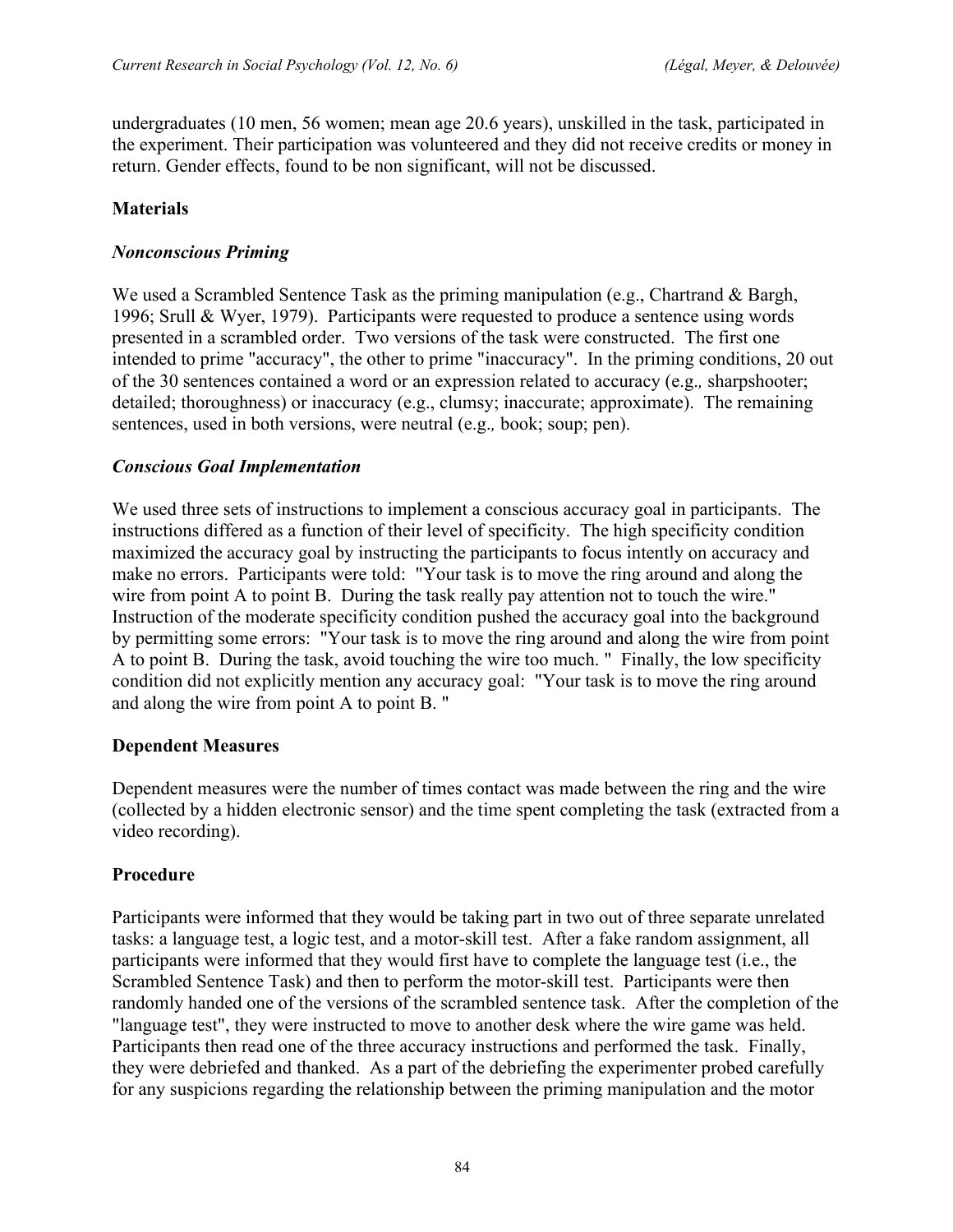task. More specifically, a funneled questionnaire (Bargh & Chartrand, 2000) included questions concerning what the participants thought the experiment was about and whether they thought one part or task in the experiment might have affected another part or task. No participant indicated any awareness or suspicion that the words used on the priming task were related to the subsequent task.

## **RESULTS**

#### **Performance**

The number of times contact occurred between the ring and the wire was analyzed by a 2 nonconscious priming (accuracy vs. inaccuracy) x 3 conscious accuracy goal specificity (high, moderate, low) between subjects analysis of variance (ANOVA). There was a significant main effect of the nonconscious priming,  $F(1, 60) = 18,78, < .001$  (Eta square = .24). Participants primed with accuracy produced less contact  $(M = 9.27)$  than participants primed with inaccuracy  $(M = 19.94)$ . The main effect of the conscious accuracy goal specificity,  $F(2, 60) = 5.28$ ,  $p < .008$  (Eta square  $= .15$ ), revealed that the number of times contact occurred was greater when the conscious goal specificity was low ( $M = 19.57$ ) than when it was moderate ( $M = 15.09$ ) or high ( $M = 9.61$ ). The interaction was not significant,  $F(2, 60) = 0.04$ . Thus, nonconscious priming and conscious goal manipulations produced an additive effect on performance. Whatever the specificity of the conscious goal was, planned comparisons indicated that differences between accuracy priming and inaccuracy priming conditions were significant (respectively,  $F(1, 60) = 6.72$ ,  $p < .013$  for high specificity,  $F(1, 60) = 6.49$ ;  $p < .014$  for moderate specificity and  $F(1, 60) = 5.63$ ,  $p < .03$  for low specificity). Comparing these results with the results obtained in a separate control condition in which we did not use accuracy related primes, it appeared that conscious goal pursuit tends to be facilitated by a goal-compatible priming and impeded by a goal-incompatible priming (see Table 1).

|                      | Conscious Accuracy Goal Specificity |          |         |  |
|----------------------|-------------------------------------|----------|---------|--|
| Nonconscious Priming | Low                                 | Moderate | High    |  |
| Accuracy             | 14.30                               | 9.82     | 4.58    |  |
|                      | (5.73)                              | (7.51)   | (4.42)  |  |
| Inaccuracy           | 24.36                               | 20.36    | 15.09   |  |
|                      | (13.50)                             | (13.17)  | (10.09) |  |
| No Prime             | 24.18                               | 14.54    | 11.00   |  |
| (Control Condition)  | (5.38)                              | (7.60)   | (6.03)  |  |

| Table 1: Mean Number of Contacts Made Between the Ring and the Wire (and Standard |
|-----------------------------------------------------------------------------------|
| Deviation) as a Function of Nonconscious Priming and Conscious Goal               |

#### **Task Completion Time**

A 2 nonconscious priming (accuracy vs. inaccuracy) by 3 conscious accuracy goal specificity (high, moderate, low) ANOVA yielded a main effect of nonconscious priming on task performance time,  $F(1, 60) = 5.93$ ,  $p = .018$  (Eta square = .09). Participants performed the task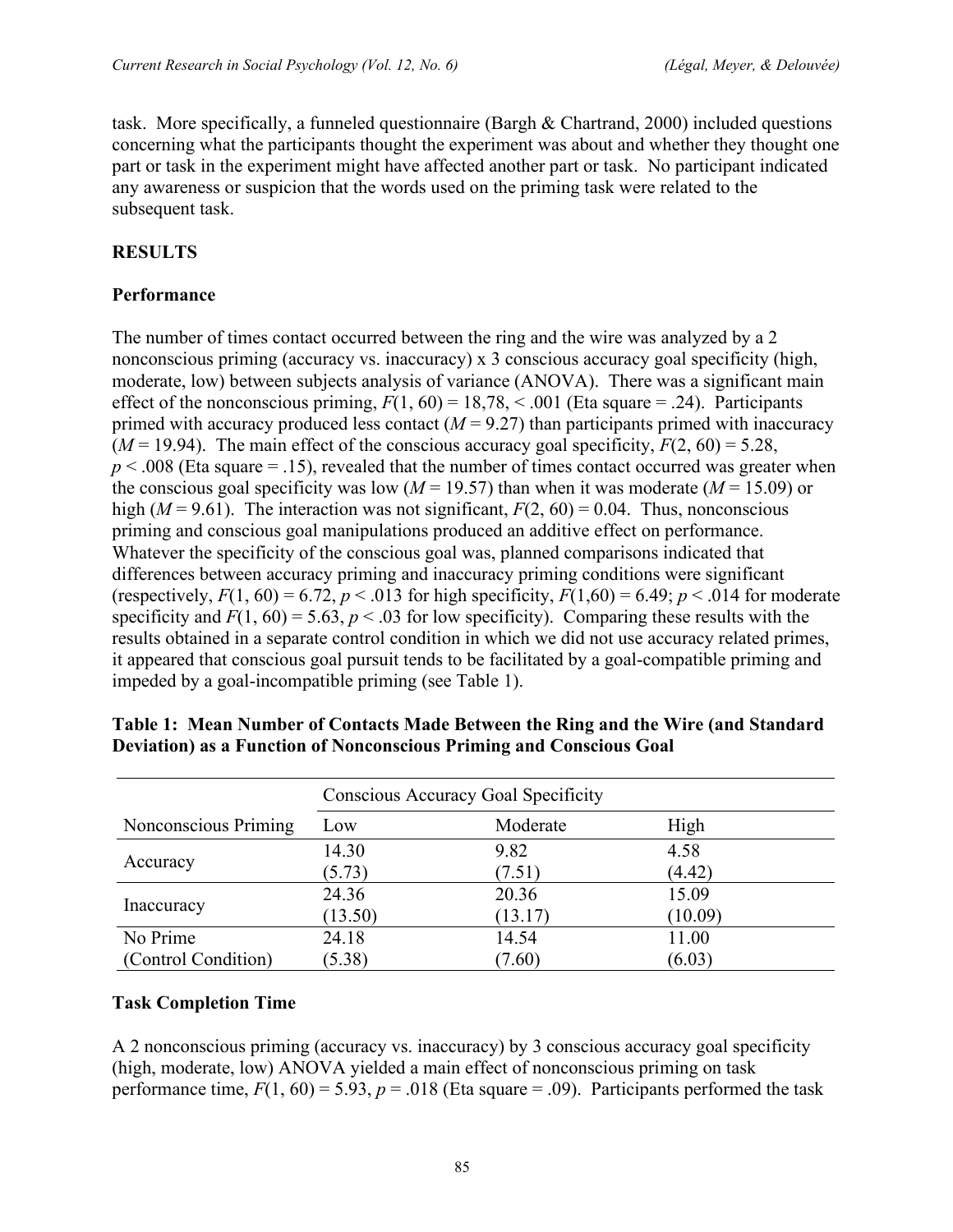quicker when they were primed with inaccuracy ( $M = 54.35$  s) than with accuracy ( $M = 68.18$  s). There was a significant main effect of the conscious goal,  $F(2, 60) = 11.81$ ,  $p < .001$  (Eta square = .28). Task performance time was longer when the conscious accuracy goal specificity was high ( $M = 77.27$ ) than when it was moderate ( $M = 59.72$ ) or low ( $M = 45.36$ ). Planned comparisons indicated significant time differences between high and moderate specificity conditions,  $F(1, 60) = 7.33$ ,  $p = .009$ , and between low specificity condition and the two former ones; respectively,  $F(1, 60) = 23.44$ ,  $p < .001$  and,  $F(1, 60) = 4.60$ ;  $p < .03$ . The interaction was not significant  $F(2, 60) = 0.84$ . Comparing these results with those obtained in absence of priming (separate control condition), performance time tends to be increased by a goalcompatible priming (see Table 2).

|                      | Conscious Accuracy Goal Specificity |          |         |  |
|----------------------|-------------------------------------|----------|---------|--|
| Nonconscious Priming | Low                                 | Moderate | High    |  |
| Accuracy             | 50.79                               | 70.87    | 80.22   |  |
|                      | (24.51)                             | (33.83)  | (13.70) |  |
| Inaccuracy           | 40.42                               | 48.57    | 74.05   |  |
|                      | (23.54)                             | (15.04)  | (10.71) |  |
| No Prime             | 32.10                               | 52.09    | 66.10   |  |
| (Control Condition)  | (25.91)                             | (18.28)  | (17.83) |  |

#### **Table 2: Mean Time of the Motor Task Performance (and Standard Deviation) as a Function of Nonconscious Priming and Conscious Goals (in seconds)**

Note that when the high accuracy goal faced the inaccuracy priming, the time required by participants to complete the task was relatively long (the second longest of all conditions). This result could reflect an inhibition process caused by the high degree of contents' incompatibility. This attempt to inhibit nonconscious incompatible content would result in a higher cognitive load, leading participants to longer time to completion as well as to more mistakes.

## **DISCUSSION**

We investigated the influence of compatibility between nonconscious priming and explicit instruction (i.e. conscious goal) on the performance on an unskilled motor task. The main objective was to disentangle results obtained in the case of priming and conscious goal pursuit. Indeed, whereas some results indicated that nonconscious priming effects are eliminated when a conscious goal is available, other results imply that both nonconscious priming and conscious goals influence behavior. We assumed that the compatibility between the primed content and the conscious goal was a key factor in the understanding of the interplay between nonconscious priming and conscious goal pursuit.

Results indicated that nonconscious goal-related priming influences performance in an unusual and unskilled motor task, shaping consciously goal directed behaviors even when the primes are incompatible with the assigned instructions. Interestingly, incompatible primes produced an effect even if conditions to maximize efficiency of conscious goal pursuit (high specificity and challenge) were satisfied. Concerning the interplay between priming and conscious goal pursuit,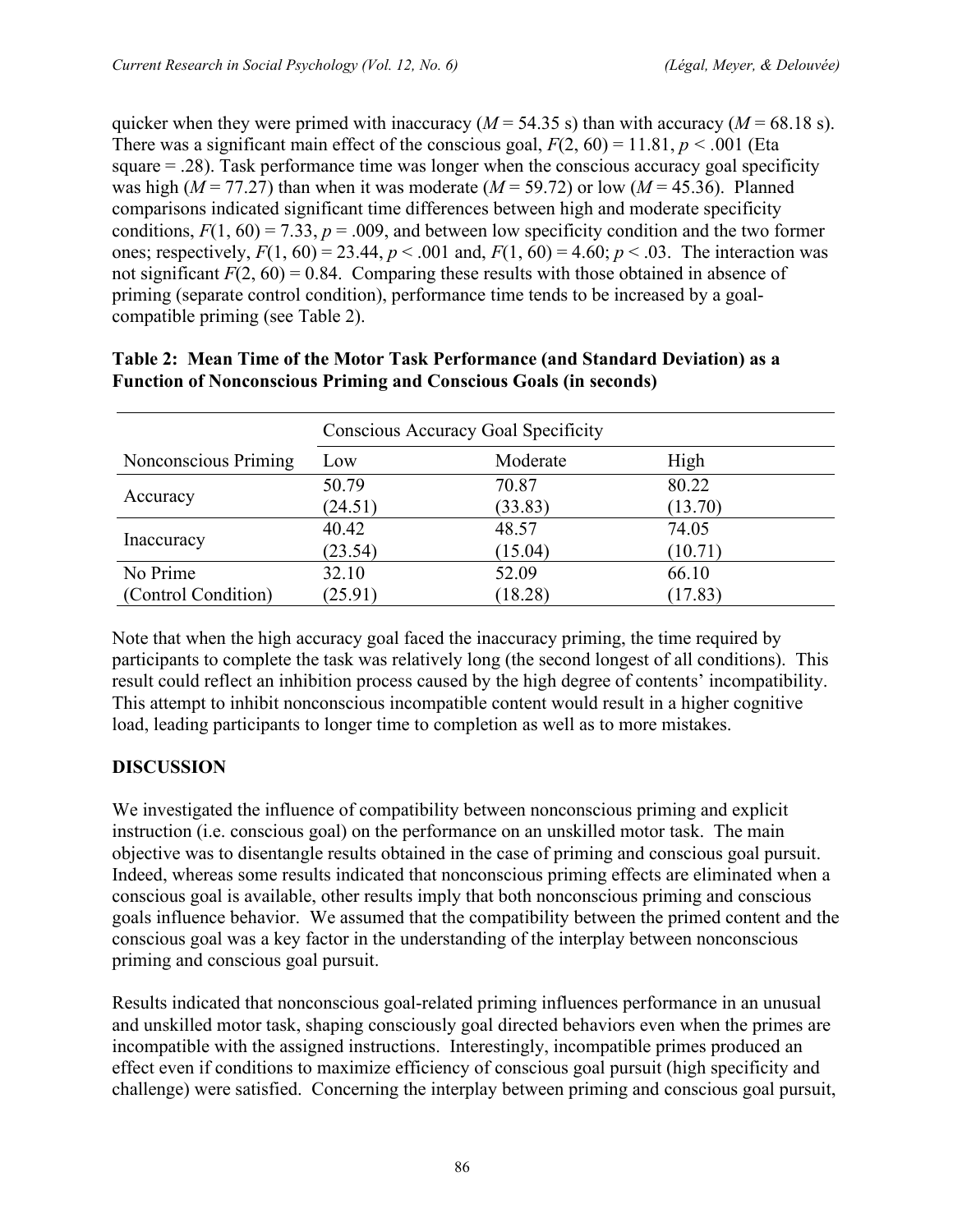an additive pattern appeared. This result was expected in the case of compatibility between primes and goal, and confirmed Bargh et al. (2001; Exp. 2) findings. However, it was rather unexpected in the case of primes that were incompatible with the conscious goal (see MacRae  $\&$ Johnston, 1998). In our study, effects of nonconscious priming and conscious goal added to each other when primes and goal were compatible (leading to higher performances and longer times to perform the task) and subtracted each other when they were incompatible (leading to lower performances). Results also strengthened the idea that compatibility is a key factor in the understanding of the interplay between nonconscious priming and conscious goal pursuit.

In terms of processes, we suggest that on the one hand priming influences the allocation of available motivational resources, promoting a focus of the resources on a single goal in the case of compatibility between priming and conscious goal and on the other hand priming leads to a sharing of resources in the case of incompatibility between primes and goal. Another plausible explanation is that goal-related primes do not influence the distribution of motivational resources but rather the sharing of attentional resources. So, when priming and conscious goal are compatible, priming would promote an attentional focus, whereas incompatibility between primes and goal would lead to divided attention. This is also compatible with the idea of an automatic attempt to inhibit the goal-incompatible content in memory. These explanations, as well as our results, are globally in line with recent work from Shah and Kruglanski (2002), and extend their research to compatible/incompatible priming and conscious goals belonging to a same continuum, as well as to a new kind of task: a difficult motor task. In Shah and Kruglanski (2002) nonconscious priming and conscious goals corresponded to different and unrelated tasks (solving anagrams and finding as many uses as possible for a box). On the contrary, nonconscious primes and conscious goals we used were clearly linked – as they corresponded to different degrees on the accuracy continuum – and were related to the same task. In this case, performance in a goal directed task tended to be improved by primes compatible with the conscious instructions and deteriorated by primes opposed to assigned explicit instructions. This implies that resources attributable to a goal could be nonconsciously increased or decreased as a function of the compatibility of priming and conscious goals. Thus, priming could be an interesting way to nonconsciously improve the motivational and/or attentional focus on a task thus improving performance. Moreover a big advantage of priming is that it relies on unconscious and automatic processes that are quick and have a low cognitive cost (Meier, Morger & Graf, 2003). On the contrary, self-regulation of conscious goals relies on limited resources and its costs are well-known and far higher (Muraven & Baumeister, 2000).

## **Implications**

Results have implications in terms of self-regulation of behaviors. They indicate that the pursuit of a conscious goal can be influenced by external factors that nonconsciously regulate behaviors outside of people's awareness. Our data indicate that the direction of this influence rely on the compatibility between nonconscious priming and conscious goals. In our study, consciously goal-directed execution of a complex motor behavior was partly regulated by processes triggered by a nonconscious priming manipulation. The task used in this research is minimally social. Nevertheless results can easily be extended to more social situations and tasks. Thus, using a priming procedure in addition of goal setting could be a way to modify performance in a broad range of tasks, but also modify the way of acting in social situations (e.g., by using primes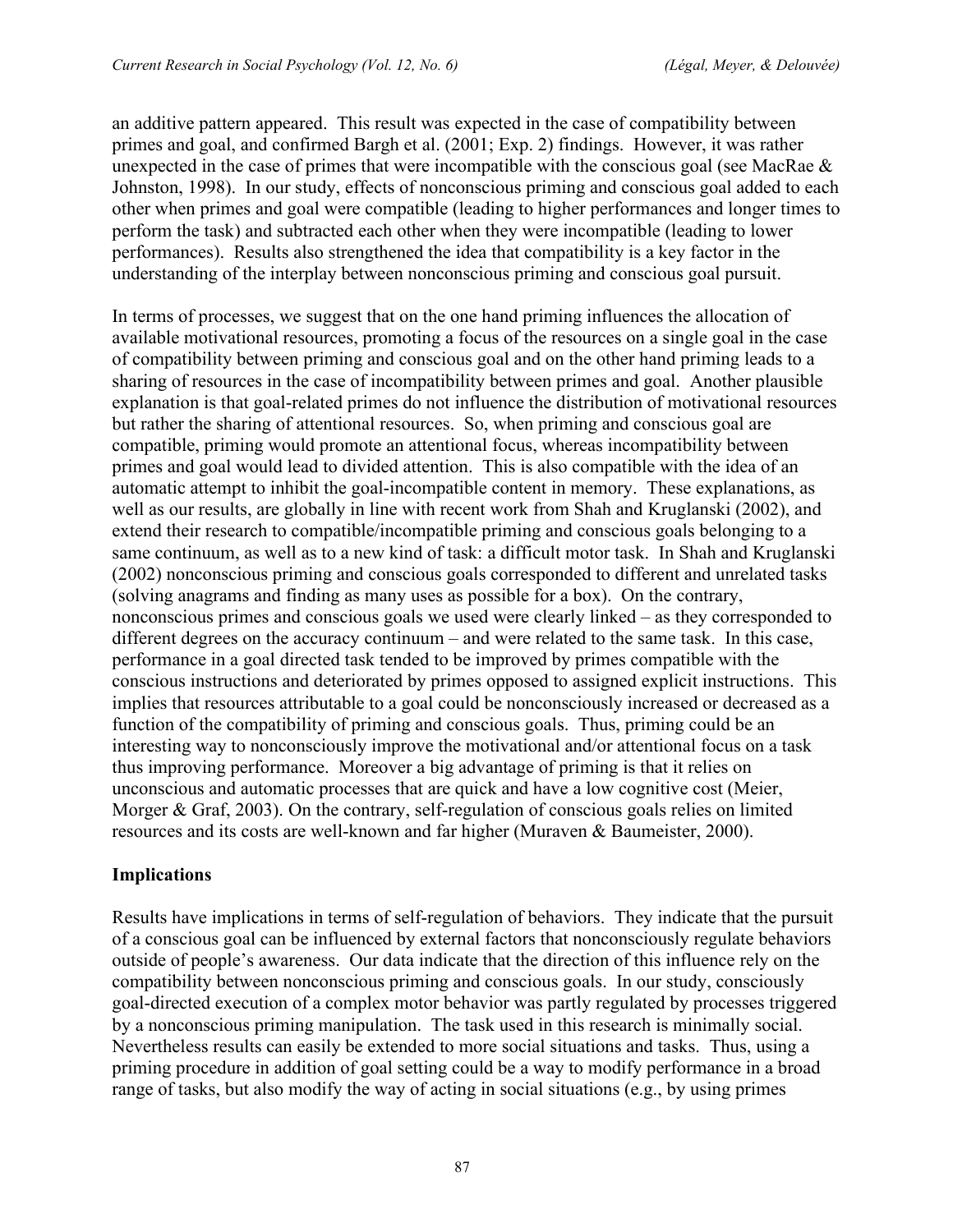related to cooperation or affiliation). In an applied perspective, one could imagine, in addition of an accuracy instruction, to apply an accuracy priming procedure to witnesses before they begin to testimony. In sports, priming of cooperation-related words or of competition-related words before a competition could constitute a means to improve team cooperation or, on the contrary, increase competition mindset. Obviously, applications in terms of marketing, advertising and consumer behavior are also numerous. In sum, regulation of behavior by nonconscious priming opens a wide range of perspectives.

#### **Limits**

A potential limit of our study is the lack of a fully integrated control group. Nevertheless, such a group was not necessary given our main objective, which was to test the interplay of compatible and incompatible nonconscious priming and conscious goals. Trends concerning the direction of the effects are provided by comparisons between the results and the standard level of performance obtained in the pre-experiment. They indicated that an incompatible nonconscious priming tends to hinder performance whereas a compatible nonconscious priming tends to improve performance.

## **Concluding remarks**

Results support the idea that compatibility between primed contents and conscious goals constitutes an important factor regarding the interplay of priming and conscious goal pursuit. They also raise new research questions. Do priming directly regulate performance? Are these effects mediated or moderated by factors related to conscious goals characteristics, task perception or intra-individual factors? It may be fruitful to examine the mediator/moderator impact of variables that are representative of conscious goal pursuit such as perceived difficulty, commitment, challenge level, self-efficacy (Bandura & Locke, 2003), or affect (Aarts, Custers, & Holland, 2007) on the interplay between nonconscious priming and conscious goals. Focusing on motivational measures will also be important to determine whether or not the effects can be attributed to the sharing of motivational rather than attentional resources.

## **REFERENCES**

Aarts, H., R. Custers, and R.W. Holland, R.W. 2007. "Non conscious cessation of goal pursuit : when goals and negative affect are coactivated, " *Journal of Personality and Social Psychology* 84:18-28.

Aarts, H., and A. Dijksterhuis. 2003. "The silence of the library: Environmental control over social behavior," *Journal of Personality and Social Psychology* 92:165-178.

Bandura, A., and E. Locke. 2003. "Negative self-efficacy and goal effects revisited," *Journal of Applied Psychology* 88:87-99.

Bargh, J. A. 1990. "Auto-motives: Preconscious determinants of social interaction," In E. T. Higgins, & R. M. Sorrentino (Eds.), *Handbook of motivation and cognition: Foundations of social behavior* (pp. 93-130). New York: Guilford Press.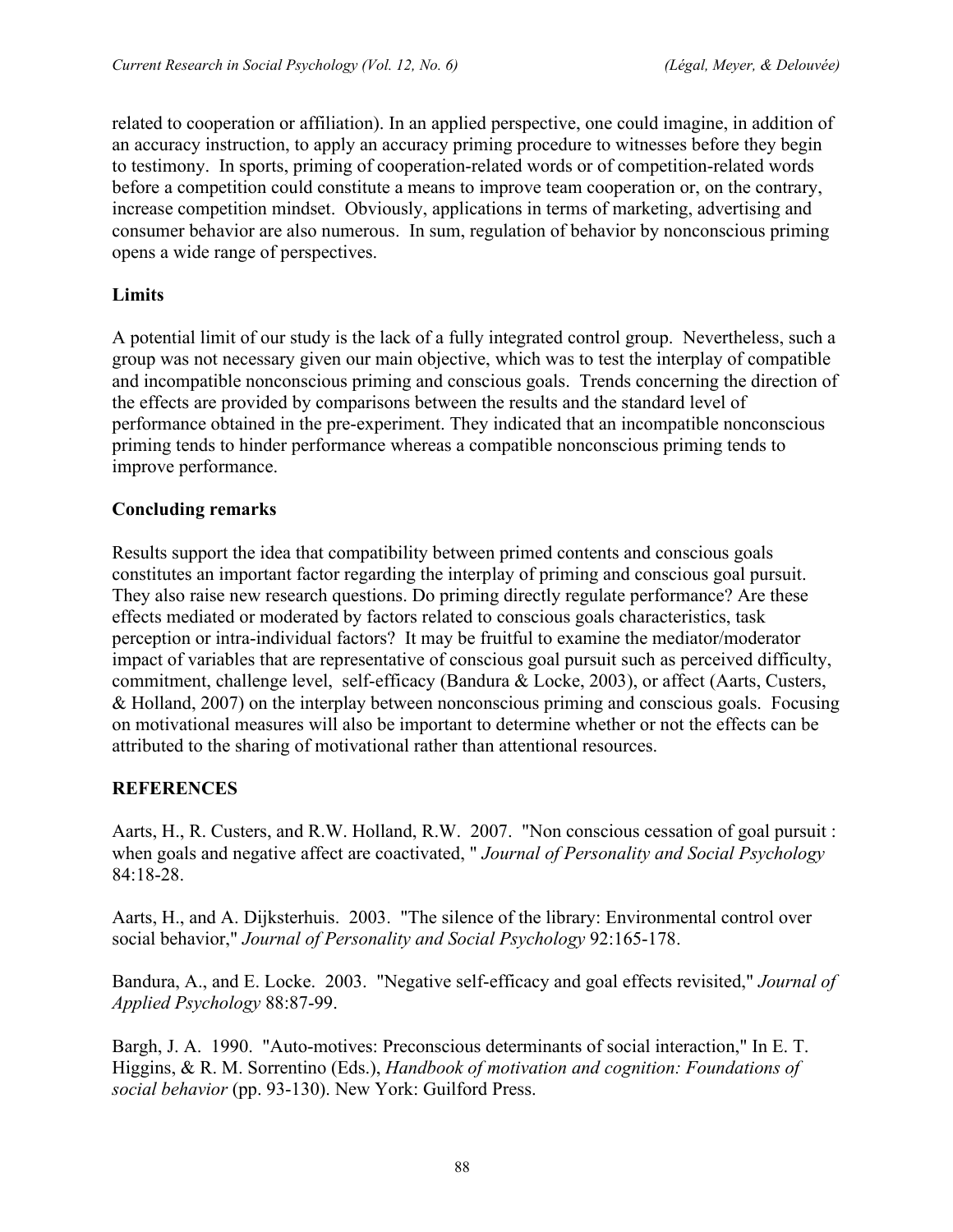Bargh, J. A., and T. L. Chartrand. 2000. "The mind in the middle: A practical guide to priming and automaticity research," In H. Reis, & C. Judd (Eds.), *Handbook of Research Methods in Social Psychology* (pp. 253-285). New York: Cambridge University Press.

Bargh, J. A., P. Gollwitzer, A. Lee-Chai, K. Barndollar, and R. Trötschel. 2001. "The automated will: Nonconscious activation and pursuit of behavioral goals," *Journal of Personality and Social Psychology* 81:1014-1027.

Chartrand, T. L., and John Bargh. 1996. "Automatic activation of impression formation and memorization goals: Nonconscious goal priming reproduces effects of explicit task instructions," *Journal of Personality and Social Psychology* 71:464-478.

Chartrand, T. L., J. A. Bargh. 2002. "Nonconscious motivations: Their activation, operation, and consequences," In A. Tesser, D. Stapel, & J. Wood (Eds.), *Self and motivation: Emerging psychological perspectives* (pp. 13-41). Washington: American Psychological Association Press.

Dijksterhuis, A., and J. A. Bargh. 2001. "The perception-behavior expressway: Automatic effects of social perception on social behavior," In M. P. Zanna (Ed.), *Advances in experimental social psychology* (Vol. 33, pp. 1-40). San Diego: Academic Press.

Emmons, R. A., L. A. King, and K. Sheldon. 1993. "Goal conflict and the self-regulation of action," In D.M. Wegner & J.W. Pennebaker (Eds.), *Handbook of Mental Control* (pp. 528 551). Englewood Cliffs: Prentice Hall.

Kruglanski, A. W., J. Y. Shah, A. Fishbach, R. Friedman, W. Y. Chun, and D. Sleeth-Keppler. 2002. "A theory of goal systems," In M. P. Zanna (Ed.), *Advances in experimental social psychology* (Vol. 34, pp. 331-378). San Diego: Academic Press.

Locke, E. A., and G. P. Latham. 1990. *A theory of goal setting and task performance,* Englewood Cliffs: Prentice-Hall.

Macrae, C. N., and L. Johnston. 1998. "Help, I need somebody: Automatic action and inaction," *Social Cognition* 16:400-417.

Meier, B., V. Morger, and P. Graf. 2003. "Competition between automatic and controlled processes," *Consciousness and Cognition* 12:309-319.

Muraven, M., and R. F. Baumeister. 2000. "Self-regulation and depletion of limited resources: Does self-control resemble a muscle," *Psychological Bulletin* 126:247-259.

Shah, J. Y., and A. Kruglanski. 2002. "Priming against your will: How accessible alternatives affect goal pursuit," *Journal of Experimental Social Psychology* 38:368-383.